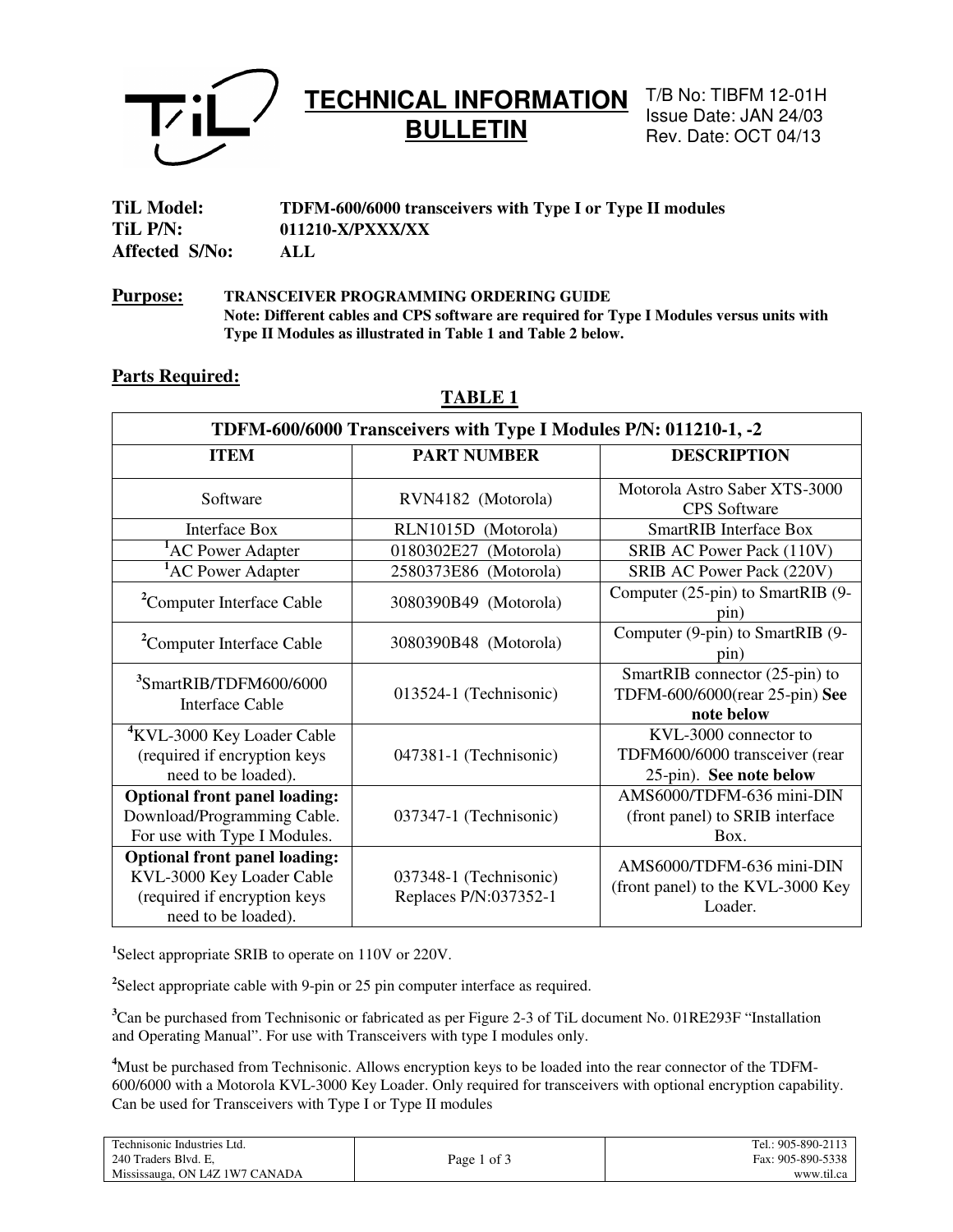

## **TECHNICAL INFORMATION BULLETIN**

T/B No: TIBFM 12-01H Issue Date: JAN 24/03 Rev. Date: OCT 04/13

### **TABLE 2**

## **TDFM-600/6000 Transceivers with type II modules P/N: 011210-3, -4, -5, -6**

The TDFM-600/6000 series transceivers that use Type II Modules do not require a Smart RIB box, AC power pack or computer RIB cable. Only **one** cable is required for programming using CPS Software. For PCs not equipped with RS232 Serial ports, the USB version of the cable should be used.

| <b>ITEM</b>                                                        | <b>PART NUMBER</b>                           | <b>DESCRIPTION</b>                                                                                                                                        |
|--------------------------------------------------------------------|----------------------------------------------|-----------------------------------------------------------------------------------------------------------------------------------------------------------|
| <sup>1</sup> CPS Software                                          | RVN4181 (Motorola)                           | Motorola Astro 25 Portable CPS Software                                                                                                                   |
| <sup>2,4</sup> USB CPS Programming Cable<br>(Front Loading)        | 127507-1<br><b>PC7000 USB</b>                | CPS/Multi-TDP Programming Cable<br>AMS6000/TDFM-636 Unit front panel<br>connector (Mini-DIN) to PC USB. Note: No<br><b>USB</b> to serial adapter required |
| <sup>2</sup> RS 232 CPS Programming Cable<br>(Front Loading)       | 047365-1 Rev A or higher<br><b>PC7000 II</b> | CPS/Multi-TDP Programming Cable<br>AMS6000/TDFM-636 Unit front panel<br>connector (Mini -DIN) to PC Serial Port (9-<br>Pin)                               |
| <sup>2,4</sup> USB CPS Programming Cable<br>(Rear Loading)         | 127506-1<br><b>PC6000 USB</b>                | CPS/Multi-TDP Programming Cable to<br>TDFM-600/6000 rear connector (25-pin) to<br>PC USB. Note: No USB to serial adapter<br>required                      |
| <sup>2</sup> RS 232 CPS Programming Cable<br>(Rear Loading)        | 047366-1 Rev A or higher<br>PC 6000 II       | CPS/Multi-TDP Programming Cable to<br>TDFM-600/6000 rear connector (25 pin) to<br>PC Serial Port (9-Pin)                                                  |
| <sup>3</sup> Key Loader Cable "KVL-3000<br>(Plus)" (Front loading) | 037348-1                                     | KVL-3000 (Plus) Key Loader Cable to front<br>panel DIN connector of transceiver                                                                           |
| <sup>3</sup> Key Loader Cable "KVL-3000<br>(Plus)" (Rear Loading)  | 047381-1                                     | KVL-3000 (Plus) Key Loader Cable to rear<br>25 pin connector of transceiver                                                                               |

**<sup>1</sup>Motorola part:** These parts are not available for purchase from Technisonic

**<sup>2</sup>CPS Programming Cable:** Must be purchased from Technisonic. It cannot be fabricated due to circuits within the cable.

**<sup>3</sup>Key Loader Cable:** Must be purchased from Technisonic. Allows encryption keys to be loaded into the transceiver with KVL-3000 (Plus) Key Loader. Only required if the transceiver has been delivered with optional encryption capability.

**<sup>4</sup>USB Drivers** required for programming cables can be downloaded from http://www.ftdichip.com/Drivers/VCP.htm Click on the Windows driver version 2.08.30